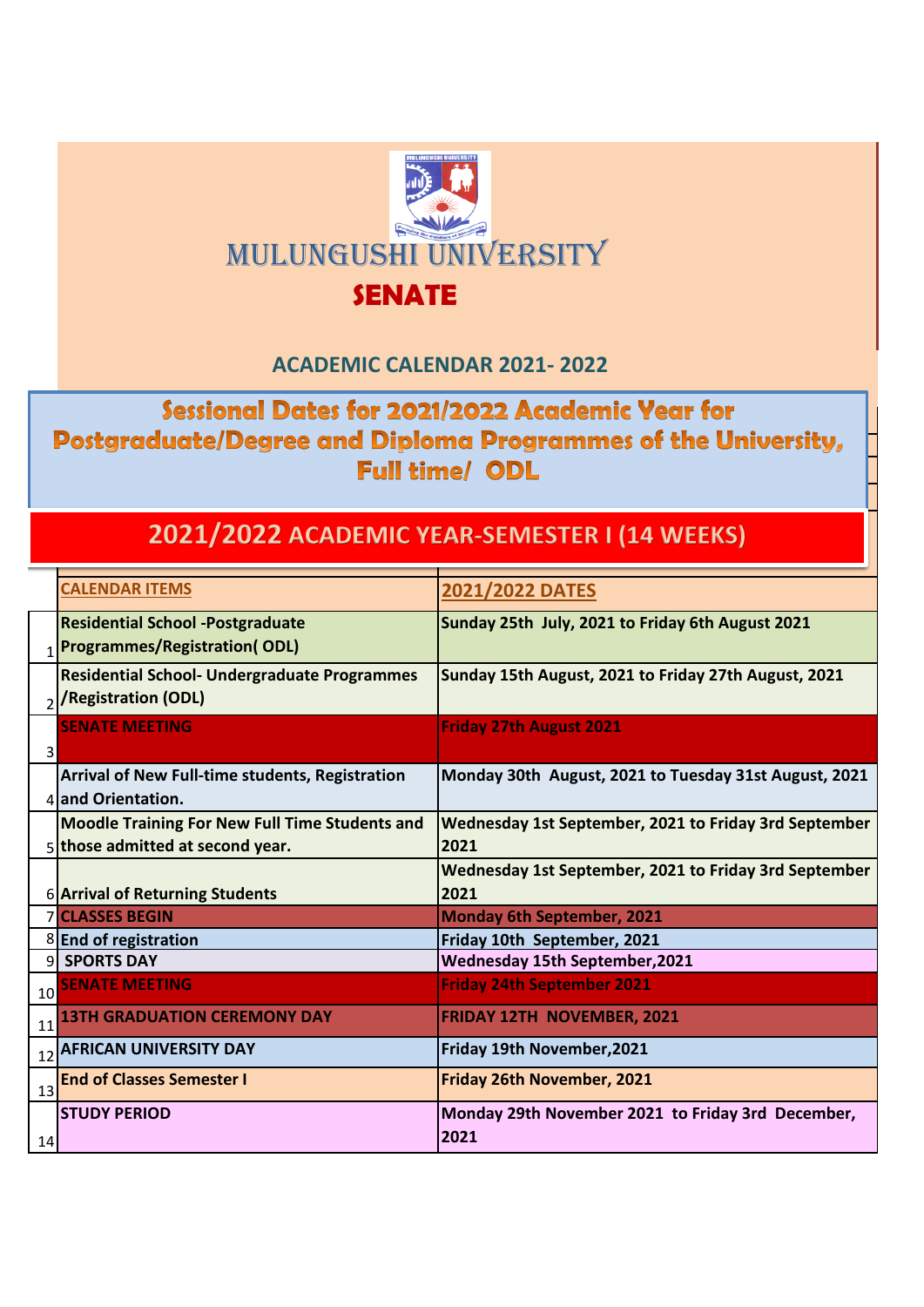| 15 | <b>Examination Period</b>                                         | Monday 6th December 2021 to Friday 24th December,<br>2021  |
|----|-------------------------------------------------------------------|------------------------------------------------------------|
|    | <b>VACATION PERIOD (5 WEEKS)</b>                                  | Saturday 25th December 2021 to Friday 29th January,        |
| 16 |                                                                   | 2022                                                       |
|    | <b>Marking period</b>                                             | Saturday 10th Janaury, 2022 to Friday 21st January, 2022   |
| 17 |                                                                   |                                                            |
| 18 | <b>Board of Examiners Meetings</b>                                | Monday 24th January, 2022 to Tuesday 25th January,<br>2022 |
|    | <b>Senate Examinations Committee Meeting</b><br>19 (Postgraduate) | Wednsday 26th January, 2022                                |
|    | <b>Publication of Examination Results -Postgraduate</b>           | Thursday 27th January 2022                                 |
|    | 20 Programmes                                                     |                                                            |
|    | <b>Senate Examinations Committee Meeting</b>                      | Thursday 27th January, 2022                                |
|    | 21 (Undergraduate Programmes)                                     |                                                            |
|    | <b>Publication of Examination Results -</b>                       | Friday 28th January, 2022                                  |
|    | 22 Undergraduate Programmes                                       |                                                            |
|    | 2021/2022 ACADEMIC YEAR -SEMESTER II (14 WEEKS                    |                                                            |
|    | <b>Residential School -Postgraduate Programmes</b>                | Sunday 30th January, 2022 to Friday 11th February, 2022    |
| 23 | <b>Registration(ODL)</b>                                          |                                                            |
|    | <b>Residential School - Undergraduate Programmes</b>              | Sunday 13th February, 2022 to Friday 25th February, 2022   |
|    | 24 Registration (ODL)                                             |                                                            |
| 25 | <b>Arrival -Fulltime Returning Students/Registration</b>          | Sunday 27th February, 2022                                 |
|    | 26 CLASSES BEGIN                                                  | Monday 28th February, 2022                                 |
| 27 | <b>SENATE MEETING</b>                                             | <b>Friday 25th February, 2022</b>                          |
| 28 | <b>End of Registration period</b>                                 | Friday 11th March, 2022                                    |
| 29 | <b>SENATE MEETING</b>                                             | Tuesday 17th May, 2022                                     |
| 30 | <b>End of Classes (Semester II)</b>                               | Friday 3rd June, 2022                                      |
| 31 | <b>Study Period (Full-time)</b>                                   | Monday 6th June, 2022 to Friday 10th June, 2022            |
| 32 | <b>Examination Period</b>                                         | Monday 13th June, 2022 to Friday 1st July, 2022            |
|    | 33 VACATION PERIOD ( 7 WEEKS)                                     | Saturday 2nd July, 2022 to Friday 19th August, 2022        |
| 34 | <b>End of Marking Examinations</b>                                | Friday 15th July, 2022                                     |
| 35 | <b>Board of Examiners Meetings-Postgraduate</b>                   | Monday 18th July, 2022 to Tuesday 19th July 2022           |
|    | <b>Board of Examiners Meetings-Undergraduate</b>                  | Monday 18th July, 2922 to Tuesday 19th July 2022           |
|    | 36 <b>Programmes</b>                                              |                                                            |